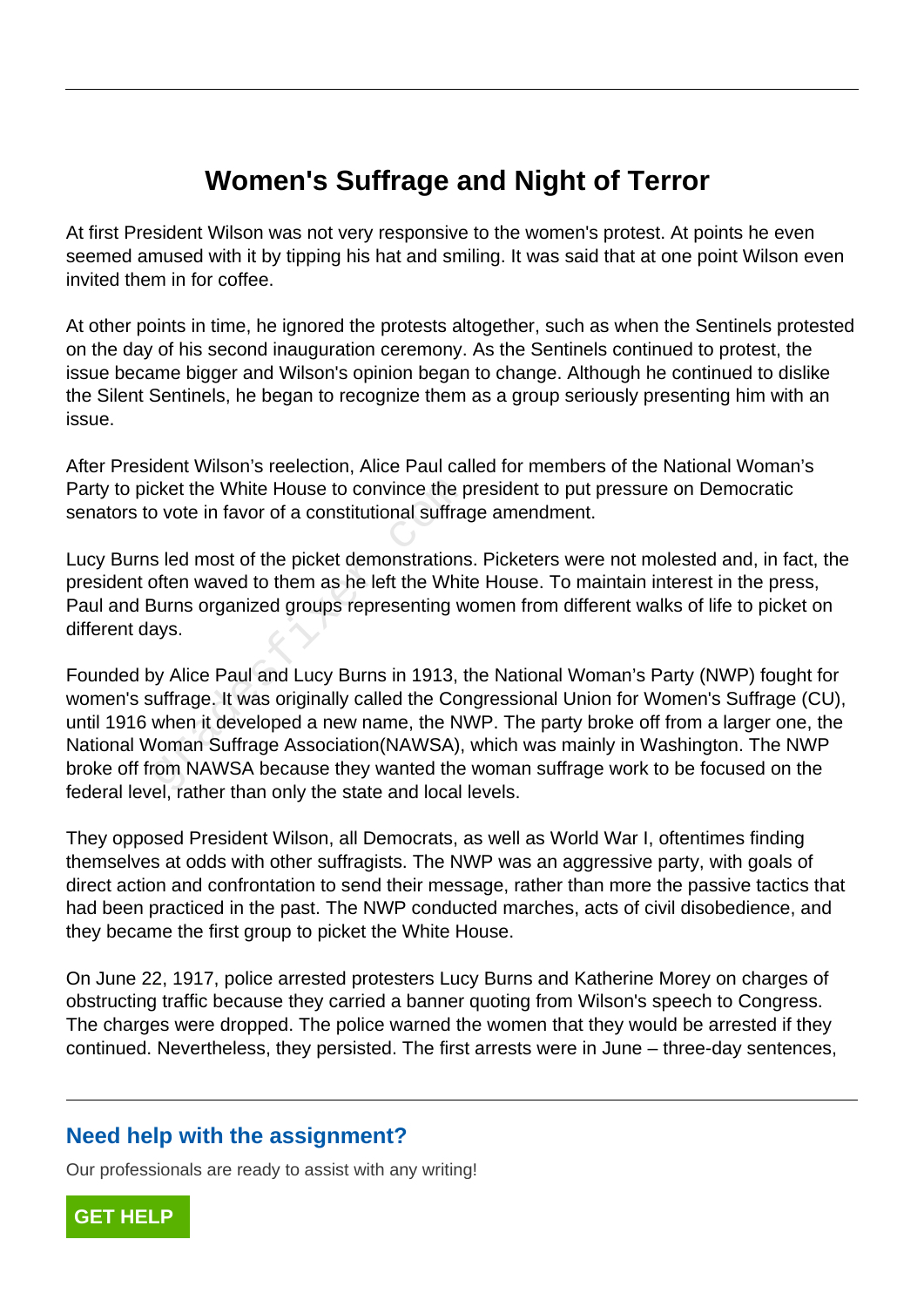mostly for "obstructing the sidewalk."

The judges fined the picketers \$25, which they refused to pay. After serving the three days, the women returned to their sites in front of the White House. But the women arrested in August were sentenced to 60 days – at Occoquan. Servicemen often agitated demonstrators and, in some cases, attacked pickets while policemen did nothing to prevent the confrontation.

By November, several picketers had been arrested multiple times, and Whittaker had lost patience. The suffragists demanded to be considered political prisoners, a distinction that could possibly mean better treatment at the D.C. Jail instead of Occoquan. When the women arrived at the Occoquan Workhouse (now the Lorton Correctional Complex) they were asked to give up everything except for their clothing.

They were then taken to a showering station where they were ordered to strip naked and bathe. There was only one bar of soap available for everyone in the workhouse to use, so all of the suffragists refused to use it. Afterwards they were given baggy, unclean, and uncomfortable prison clothes and taken to dinner. They could barely eat dinner because it was so sour and distasteful.

## **Right Before**

The conditions of the Occoquan Workhouse were very unsanitary and unsafe. Prisoners had to share cells and many other things with those who had syphilis, and worms were frequently found in their food. After serving three days in the Occoquan Workhouse in Virginia, Wilson pardoned the women. At first they refused to be pardoned because they were innocent and had nothing to be pardoned for, but they were eventually forced out. After a heated debate, the House of Representatives created a committee to deal with women's suffrage in September 1917. Massachusetts Representative Joseph Walsh opposed the creation of the committee, thinking the House was yielding to "the nagging of iron-jawed angels." Terused to use it. Alterwards they were<br>hes and taken to dinner. They could ba<br>fore<br>fore<br>ions of the Occoquan Workhouse were<br>a and many other things with those who<br>eir food. After serving three days in the<br>the women. At fi

He referred to the Silent Sentinels as "bewildered, deluded creatures with short skirts and short hair."As the suffragists kept protesting, the jail terms grew longer. Finally, police arrested Alice Paul on October 20, 1917, while she carried a banner that quoted Wilson: "The time has come to conquer or submit, for us there can be but one choice. We have made it." She was sentenced to seven months in prison. Paul and many others were again sent to the Occoquan Workhouse, where Paul was placed in solitary confinement for two weeks, with nothing to eat except bread and water. She became weak and unable to walk, so she was taken to the prison hospital. There, she began a hunger strike, and others joined her.

In response to the hunger strike the prison doctors force fed the women by putting tubes down

#### **Need help with the assignment?**

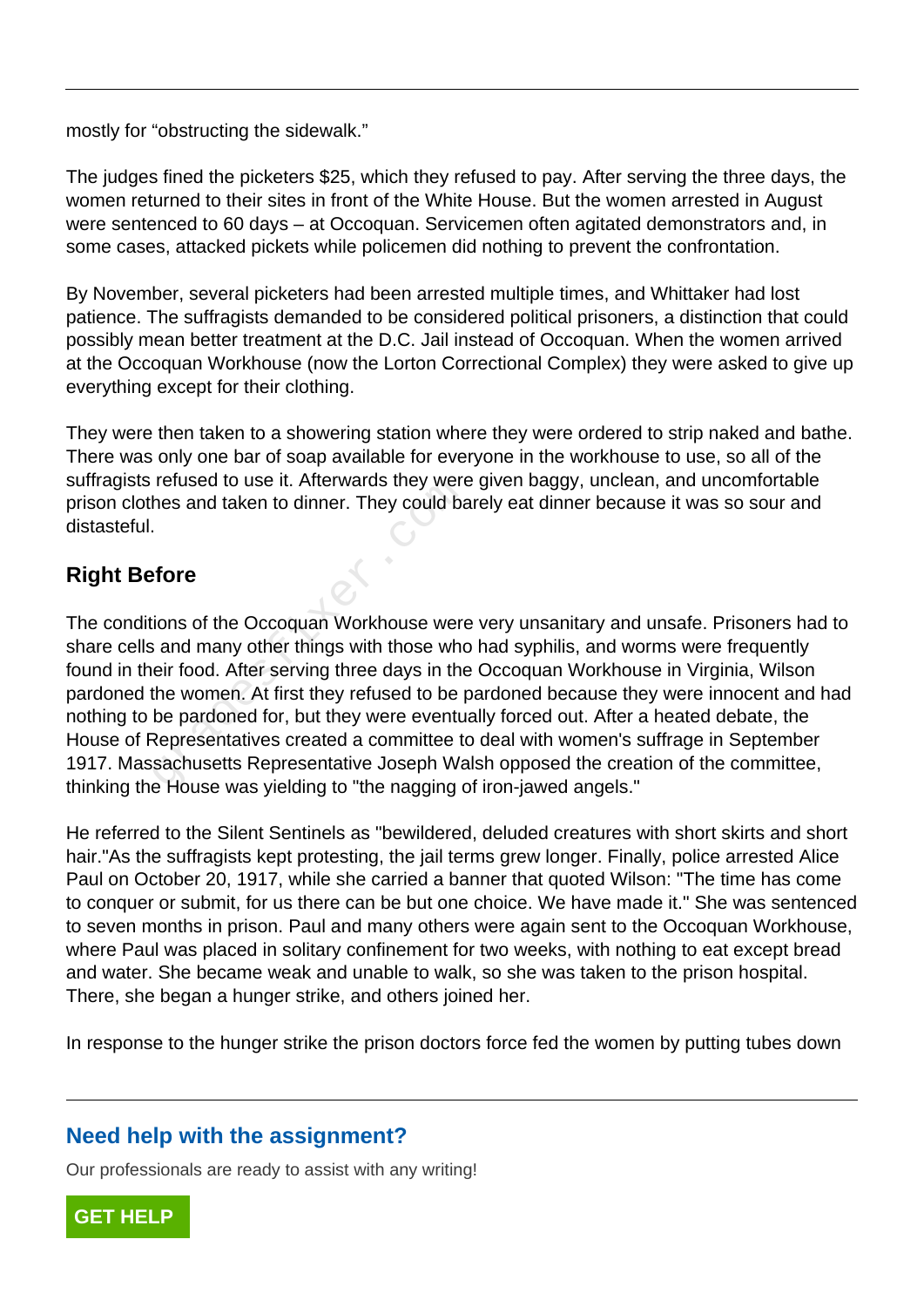their throats. They force fed them substances that would have as much protein as possible, like raw eggs mixed with milk. Many of the women ended up vomiting because their stomachs could not handle the protein. One physician reported that Alice Paul had "a spirit like Joan of Arc, and it is useless to try to change it. She will die but she will never give up."[12].

Nolan and most others arrested on November 10, 1917, were sent to Occoquan Workhouse in Virginia. On arrival at the workhouse, women refused to put on prison uniforms or work; the guards became violent, kicking and beating the prisoners in what became known in the suffrage movement as "The Night of Terror." Women again resorted to a hunger strike. Upon their release, many were too weak to walk on their own.

Heart of The Story, During Event: As Woodrow Wilson took office in January, demonstrators took up positions outside the White House, holding round-the-clock vigils demanding the vote for women. In spite of the on-going world war, they refused to step aside or muffle their demands. Instead, Alice Paul, Lucy Burns and other members of the National Woman's Party aimed to humiliate the president and expose the hypocrisy of "making the world safe for democracy" when there was none at home. Their banners said, "Mr. President, how long must women wait for liberty." They hung Wilson in effigy and burned copies of his speeches.

Arrests began in June. "Obstructing traffic" was the usual charge, but many prison officials–as well as citizens–considered the suffragists traitors. In the Occoquan Workhouse in Virginia, they ate rancid food; were denied medical care and refused visitors. The demonstrators applied for political prisoner status. It was denied. But the government's tactic didn't work. On release from prison, women returned to the White House gates. drimate the president and expose the<br>formate the resident and expose the<br>int for liberty." They hung Wilson in effig<br>gan in June. "Obstructing traffic" was the<br>zens-considered the suffragists traitors<br>food; were denied med

Their ranks swelled. By November, there were more marches and more arrests. An investigation had been launched into conditions at Occoquan and the activities of its superintendent, W.H. Whittaker, whose special cruelty was well known.

Whittaker and his workhouse guards greeted 33 returning protesters on what has become known as the infamous "Night of Terror," November 14, 1917. Forty-four club-wielding men beat, kicked, dragged and choked their charges, which included at least one 73-year-old woman. Women were lifted into the air and flung to the ground. One was stabbed between the eyes with the broken staff of her banner. Lucy Burns was handcuffed to the bars of her cell in a torturous position. Women were dragged by guards twisting their arms and hurled into concrete "punishment cells."At Occoquan, rats ran in and out of the unlit cells.

The prisoners held contests to count the number of maggots in their food. And the prison denied the women a most basic human dignity – their privacy."In the morning we were taken one by one to a washroom at the end of the hall," Day recalled in her memoir, "The Long Loneliness."

#### **Need help with the assignment?**

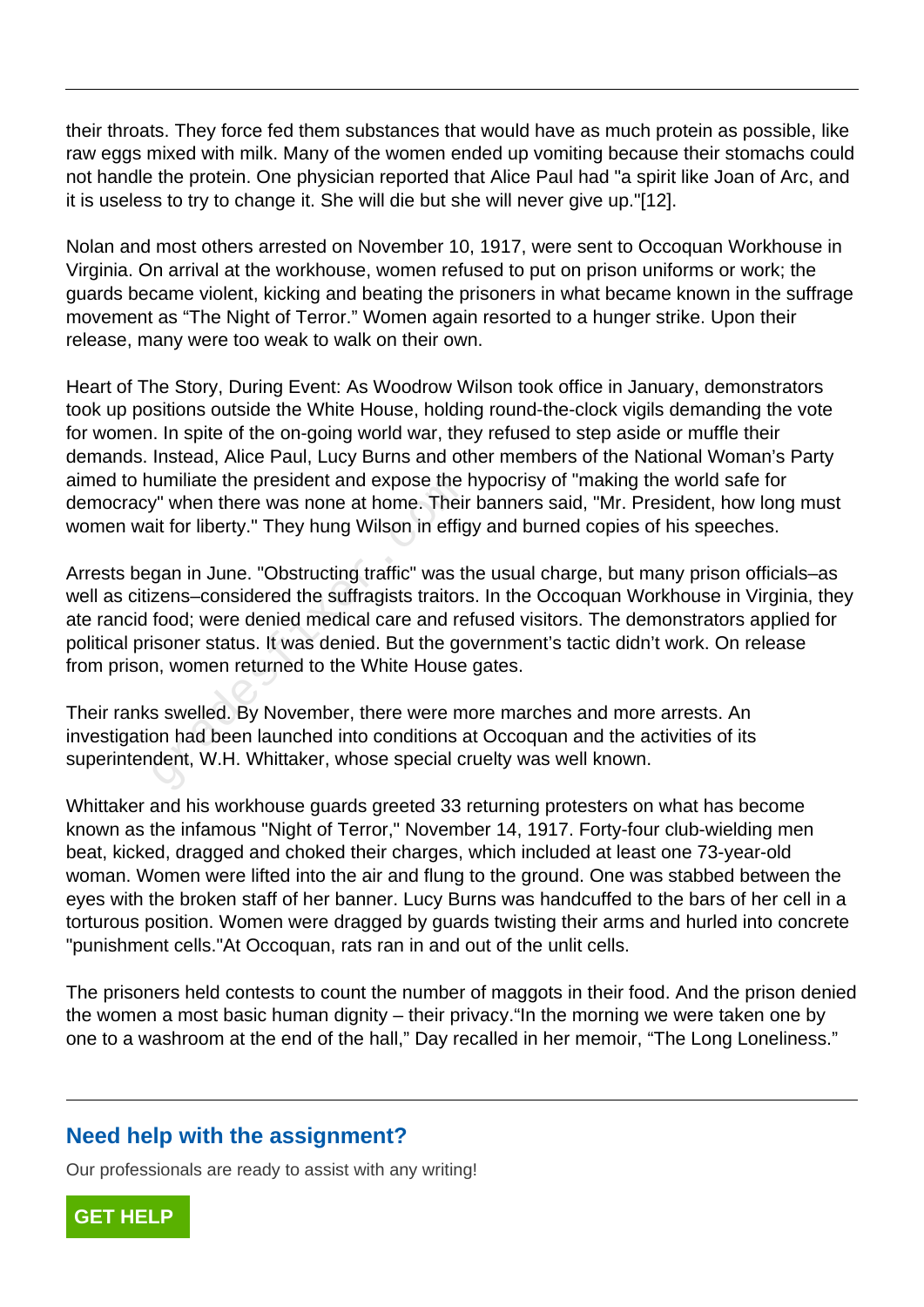"There was a toilet in each cell, open, and paper and flushing were supplied by the guard. It was as though one were in a zoo with the open bars leading into the corridor."

Four hours later, Occoquan Superintendent W.H. Whittaker set his guards upon the women. Dora Lewis, thrown into a cell, hit her head on an iron bed. Cellmate Alice Cosu thought Lewis was dead (she survived) and suffered a heart attack.

Lucy Burns was stripped naked, her hands raised over her head and chained to the bars until the next day. Some of the women protested the physical abuse of that one night by going on a hunger strike. For their troubles they were force fed raw eggs and milk, which made them violently ill. Those who did not fast were given food so horrific, part of the psychological cat-andmouse game, that they sent worms found in their soup and bread to the warden.

Right After: Newspapers carried stories about how the protesters were being treated. The stories angered some Americans and subsequently created more support for the suffrage amendment. On November 27 and 28, all the protesters were released, including Alice Paul after spending five weeks in prison. Later, in March 1918, the D.C. Circuit Court of Appeals vacated six suffragists' convictions. The court held that the informations on which the women's convictions were based were overly vague.

For all the pain, this brutal night may have turned the tide. Less than two weeks later, a courtordered hearing exposed the beaten women to the world and the judge agreed they had been terrorized for nothing more than exercising their constitutional right to protest. It would take three more years to win the vote, but the courageous women of 1917 had won a new definition of female patriotism. In: On November 27 and 26, an the proding five weeks in prison. Later, in Mar<br>x suffragists' convictions. The court hel<br>s were based were overly vague.<br>pain, this brutal night may have turned<br>earing exposed the beaten wome

After about two weeks, a court-ordered hearing for charges against the women suffragists took place. The decision of the hearing declared that every one of the 218 suffragists had been illegally arrested, illegally convicted and illegally imprisoned. The Night of Terror was not addressed in the hearing. The women who were illegally imprisoned and tortured for picketing were aiming to promote women's rights, and they were backed by the National Woman's Party.

However, when the Nineteenth Amendment for women's rights was passed in 1920, very little credit was given to the NWP. Aside from the fact that the women were illegally arrested for practicing their constitutional right to protest, their human rights were violated continuously throughout their imprisonments. There was continued mistreatment in the form of harsh living conditions, food infested with worms, being denied visitors, "punishment cells" and denied medical care when many of the women were ill and some very old. The women's suffrage movement was the push to make the 19th amendment, giving women to right to vote.

#### **Need help with the assignment?**